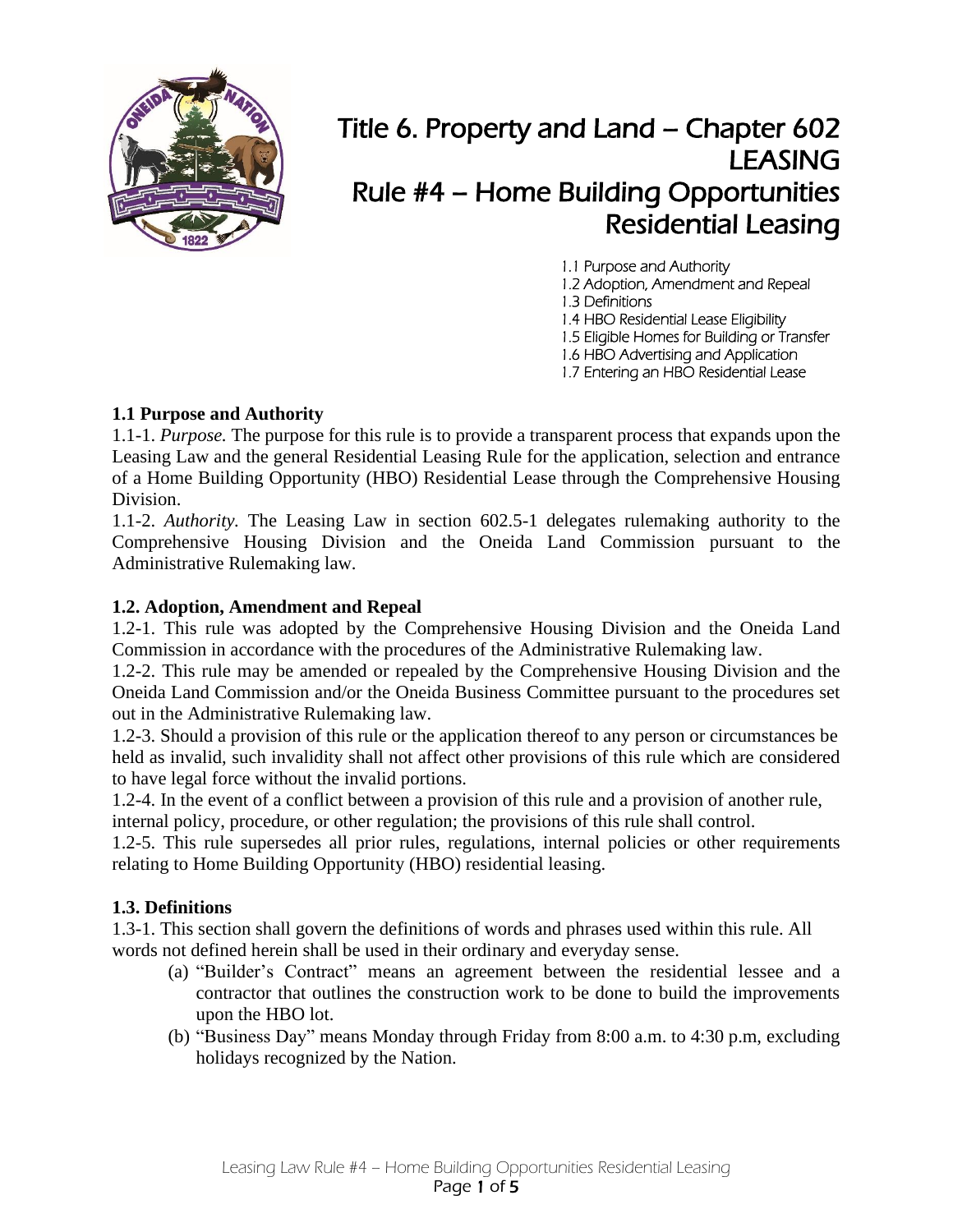- (c) "Formal Loan Commitment" means a letter from a lender stating that the applicant has met all of the qualifications for receiving a loan, and that the lender promises to lend a specific amount of money to the borrower.
- (d) "Manufactured Home" means a prefabricated housing that is largely assembles in factories and then transported to sites for use.
- (e) "Modular Home" means a prefabricated housing that consists of repeated sections called modules where the modules are constructed away from the building site and then assembled at the intended site.
- (f) "Stick-Build Home" means a housing constructed entirely or largely on site; that is built on the site which it is intended to occupy upon its completion rather than in a factory or similar facility.

## **1.4. HBO Residential Lease Eligibility**

1.4-1. In addition to meeting the eligibility requirements of the Residential Leasing Rule and the Leasing Law, to be eligible for a residential lease through the Home Building Opportunities program, the applicant must meet the following additional requirements:

(a) Show preapproval or available financing for a minimum of \$100,000.00, unless Oneida Land Commission approval is received for preapproval or available financing for less than \$100,000.00; or

- (1) Aside from a preapproval from a financial institution, acceptable forms to demonstrate available financing include, but are not limited to, the following:
	- (A) A letter from a financial institution demonstrating available liquid assets; or
	- (B) Proof of listing for residential sale with documentation that the home is owned outright without any existing liens or a copy of any/all mortgage and/or lien statements dated within thirty (30) calendar days of the HBO application.

(b) Proof of an available and compliant home to move to the proposed leased premises based on the requirements and assessments of applicable laws and tribal departments including but not limiting to the Oneida Zoning and Shoreland Protection Ordinance and the Building Code.

#### **1.5. Eligible Homes for Building or Transferring**

1.5-1. Any home built or transferred to the residential lease site must be affixed to a permanent foundation (stick build, manufactured, and modular homes are acceptable so long as they are affixed to permanent foundation) and:

(a) Meet the following size requirements:

- (1) For a one (1) to four (4) person family five hundred seventy square feet  $(570)$ sq. ft.);
- (2) For a five (5) to seven (7) person family eight hundred fifty square feet (850 sq. ft.); and
- (3) For a family of eight (8) or more one thousand twenty square feet (1,020 sq. ft.).
- (b) Meet the requirements of all applicable laws and/or restrictive covenants including but not limiting to the Oneida Zoning and Shoreland Protection Ordinance and the Building Code.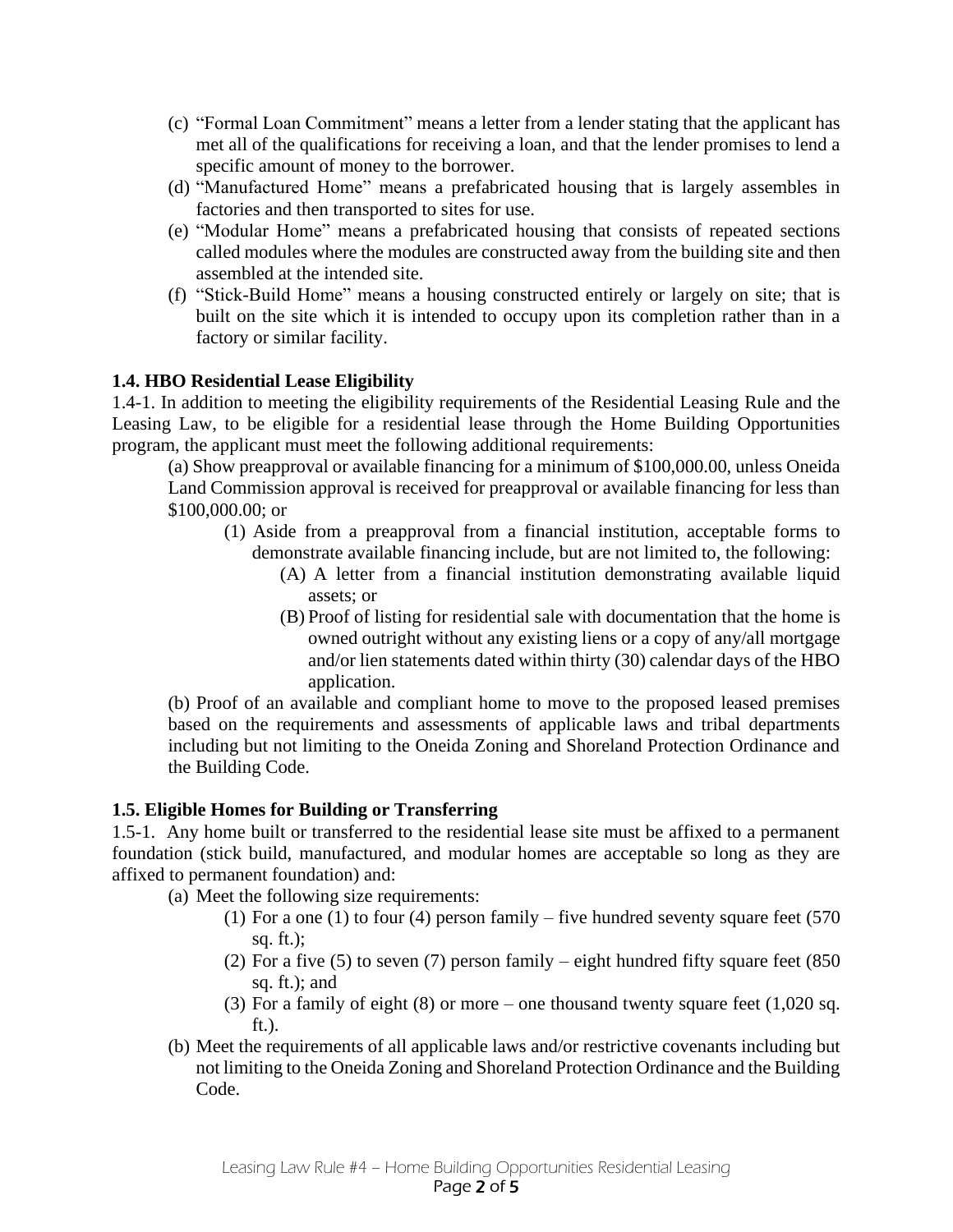## **1.6. HBO Advertising and Application**

1.6-1. *Advertising*. All available HBO lots shall be advertised by CHD a minimum of once quarterly in Kalihwisaks and on available social media and shall be permanently posted on CHD's website. HBO lots that are newly available shall be advertised for a minimum of thirty (30) calendar days prior to applications for an HBO residential lease being accepted by CHD. The CHD loan officers shall be the point of contact for any parties interested in applying for an HBO lot.

- (a) Advertisement listings shall include, at a minimum, the following:
	- (1) Lot acreage;
	- (2) Fee or trust status;
	- (3) Information on available infrastructure (i.e. well and septic/sewer and water);
	- (4) Address (if available);
	- (5) Ariel photo and notice that survey information is available upon request;
	- (6) Any known permits required (i.e. culvert permit, driveway permit);
	- (7) Notice that showings are available upon request and by appointment with a loan officer;
	- (8) Notice that applicants can submit applications for multiple lots/addresses, provided that a separate complete application is required for each lot/address;
	- (9) Dates and times applications will be accepted; and
	- (10) Date and time of scheduled lottery drawing for the premium application period.
- (b) Following applicant selection, CHD shall remove all selected lots from its website.
- (c) Any lots remaining available following two (2) years of advertisements shall be placed on a Land Commission agenda for possible re-evaluation of the land's designated use.

1.6-2. *Premium Application Period and Selection*. Once a quarter, following the quarterly HBO advertising, CHD shall accept applications for a two (2) business day period, referenced as the premium application period. During the premium application period, time of application submittal does not matter.

- (a) All HBO applications submitted must be submitted in the envelope provided by CHD and must state on the outside of the sealed envelope only the address/lot for which the applicant is applying – no other personally identifying information may be included on the outside of the sealed envelope.
- (b) All application envelopes received by CHD during the premium application period shall be stapled with a raffle ticket with the corresponding raffle ticket placed into the drawing bin.
- (c) If there are multiple applications received for the same lot/address during the premium application period, all such applications shall be placed into a lottery, with applicant selection based on the order assigned in the lottery drawing.
- (d) Premium period applicants may attend the lottery drawing and order assignment, but need not attend the lottery drawing to be assigned an ordering number.
- (e) In order to be selected, the applicant must meet all eligibility requirements and, if multiple applications are received for the same lot/address, must also be the applicant with the lowest assigned lottery number for the lot/address in question.

1.6-3. *Standard Application Period and Selection*. Following the premium application period, applications for any remaining lots may be submitted to the CHD front desk. The standard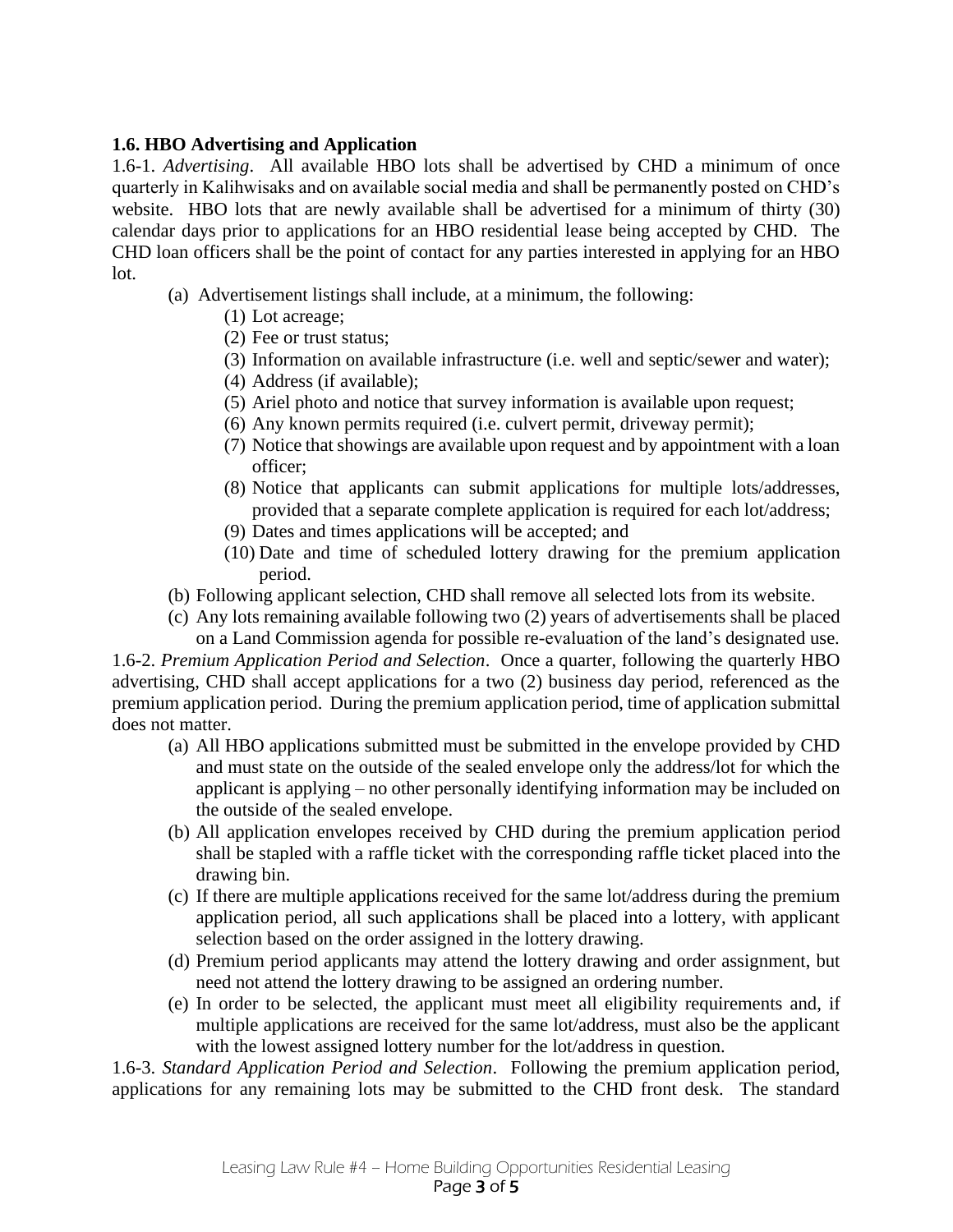application period shall last from the date following the premium application period until the next quarter's premium application period begins.

- (a) All HBO applications submitted must be submitted in the envelope provided by CHD and must state on the outside of the sealed envelope only the address/lot for which the applicant is applying – no other personally identifying information may be included on the outside of the sealed envelope.
- (b) All applications submitted during the standard application period shall be date and time stamped by CHD staff.
- (c) In order to be selected during the standard application period, the applicant must meet all eligibility requirements and must also be the applicant with the earliest date and time stamped application for the lot/address in question.

1.6-4. *Notice to Applicants*. CHD shall notice all HBO residential lease applicants of whether they are selected for the lot/address applied for. If the applicant is not selected for the lot/address they applied for, the notice shall inform the applicant of any remaining HBO lots/addresses available.

#### **1.7. Entering an HBO Residential Lease**

1.7-1. *Residential Leasing Specialist*. Following selection of the HBO residential lease applicant, the CHD Residential Leasing Specialist shall be the customer's point of contact for the remainder of HBO residential leasing process.

1.7-2. *Residential Lease Timeline*. The selected applicant has ten (10) business days from the date of the selection notice to enter an HBO residential lease by scheduling an appointment with the CHD Residential Leasing Specialist. If the HBO lot is for trust land, then within seven (7) calendar days from the date the lease is signed, the Residential Leasing Specialist shall provide both the lessee and the financial institution with a receipt stating the date the lease was sent for recording with the BIA.

1.7-3. *Noncompliance with the Residential Lease Timeline*. If an HBO residential lease is not entered within the prescribed timeframe, the applicant will be deemed noncompliant and ineligible. CHD will notice the next eligible applicant of their selection for said lot/address until an applicant successfully enters an HBO residential lease within the prescribed timeline. Any fees, permits or other costs paid by an applicant who is not successful in entering the lease or enters a lease and thereafter wishes to cancel the lease without building on the site are forfeited to the Comprehensive Housing Division.

1.7-4. *Builder's Contract*. Within thirty (30) calendar days from the date the residential lease is signed, the lessee shall submit both to CHD and, if financing, the financial institution, a copy of their signed builder's contract, which meets the requirements contained in section 1.5 hereof and any applicable laws, ordinances, codes.

1.7-5. *Formal Loan Commitment*. Within thirty (30) calendar days from the due date of the builder's contract, the lessee shall submit to CHD a copy of a formal loan commitment from their financial institution. In the event the formal loan commitment expires before the residential lease is recorded with the BIA, should the lot be trust land, then the lessee shall submit a new formal loan commitment within thirty (30) calendar days of the expiration date in order to ensure a continued ability to secure financing.

1.7-6. *Owner Occupied*. Unless otherwise approved by the CHD Residential and Finance Area Manager, all HBO lots must be ready to be owner occupied within two (2) years from the date the residential lease is signed.